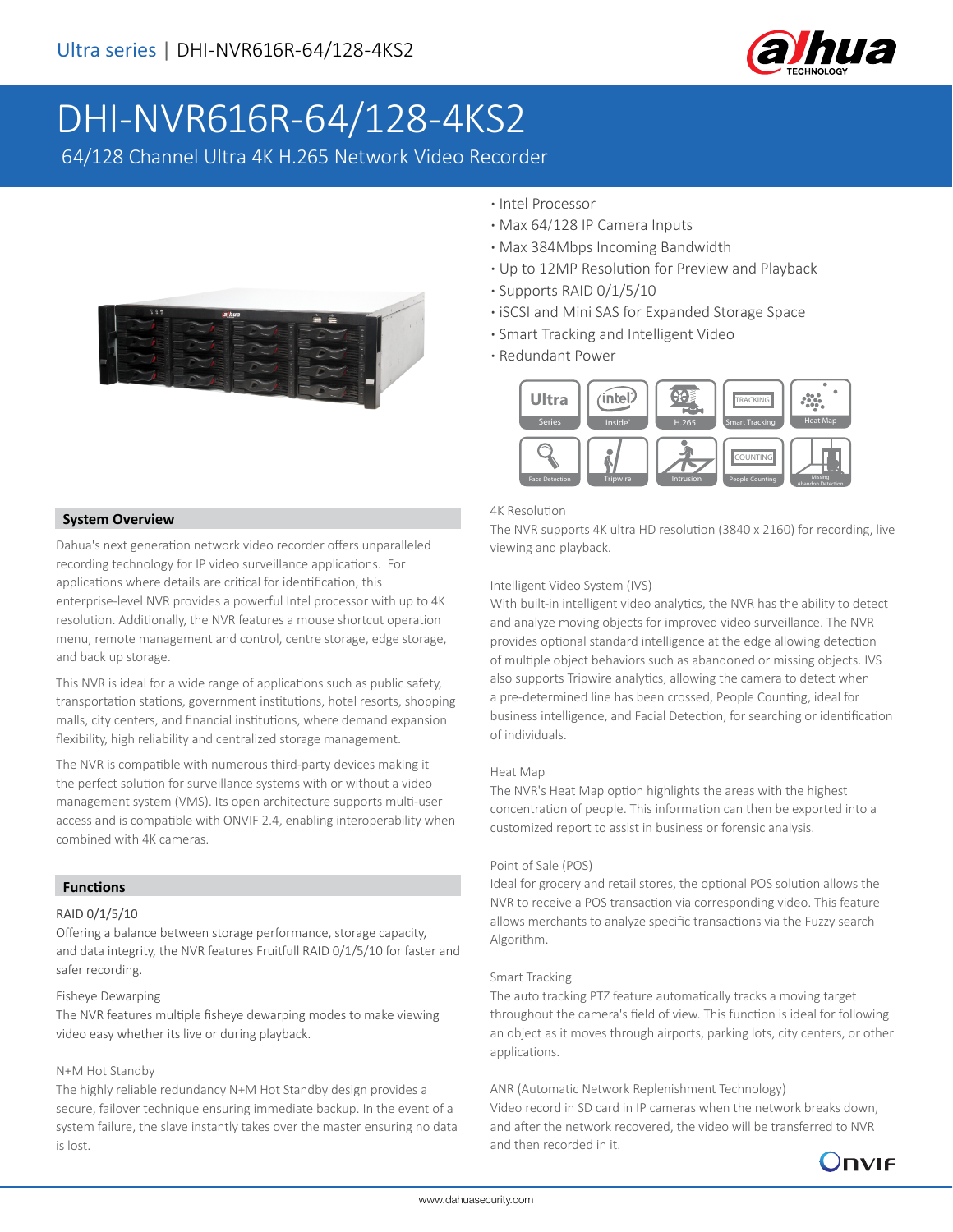# Ultra Series | DHI-NVR616R-64/128-4KS2

## **Technical Specification**

| System                        |                                                                                                                                                                                |  |  |
|-------------------------------|--------------------------------------------------------------------------------------------------------------------------------------------------------------------------------|--|--|
| <b>Main Processor</b>         | Intel Quad-core Processor                                                                                                                                                      |  |  |
| <b>Operating System</b>       | <b>Embedded LINUX</b>                                                                                                                                                          |  |  |
| Audio and Video               |                                                                                                                                                                                |  |  |
| IP Camera Input               | 64/128 Channel                                                                                                                                                                 |  |  |
| Two-way Talk                  | 1 Channel Input, 1 Channel Output, RCA                                                                                                                                         |  |  |
| Display                       |                                                                                                                                                                                |  |  |
| Interface                     | 2 HDMI (up to 3840 x 2160, Different Source),<br>4 HDMI (optional), 1 VGA                                                                                                      |  |  |
| Resolution                    | 3840 × 2160, 1920 × 1080, 1280 × 1024,<br>1280 × 720, 1024 × 768                                                                                                               |  |  |
| Multi-screen Display          | 1st Screen: 1/4/8/9/16/25/36<br>2nd Screen: 1/4/8/9/16                                                                                                                         |  |  |
| <b>OSD</b>                    | Camera title, Time, Video loss, Camera lock, Motion<br>detection, Recording                                                                                                    |  |  |
| Recording                     |                                                                                                                                                                                |  |  |
| Compression                   | H.265/H.264/MJPEG                                                                                                                                                              |  |  |
| Resolution                    | 12MP, 8MP, 6MP, 5MP, 4MP, 3MP, 1080P, 1.3MP,<br>720P etc.                                                                                                                      |  |  |
| Record Rate                   | 384Mbps                                                                                                                                                                        |  |  |
| <b>Bit Rate</b>               | 16Kbps ~ 20Mbps Per Channel                                                                                                                                                    |  |  |
| Record Mode                   | Manual, Schedule (Regular, MD (Motion Detection),<br>Alarm, IVS), Holiday, Stop                                                                                                |  |  |
| Record Interval               | 1 ~ 120 min (default: 60 min), Pre-record: 1 ~ 30<br>sec, Post-record: 10 ~ 300 sec                                                                                            |  |  |
| Video Detection and Alarm     |                                                                                                                                                                                |  |  |
| <b>Trigger Events</b>         | Recording, PTZ, Tour, Alarm Out, Video Push, Email,<br>FTP, Snapshot, Buzzer and Screen Tips                                                                                   |  |  |
| Video Detection               | Motion Detection, MD Zones: 396 (22 × 18), Video<br>Loss and Tampering                                                                                                         |  |  |
| Alarm input                   | 16 Channel, Low Level Effective, Green Terminal<br>Interface                                                                                                                   |  |  |
| Relay Output                  | 8 Channel, NO/NC Programmable, Green Terminal<br>Interface                                                                                                                     |  |  |
| <b>Tracking Trigger Event</b> | Zoom, Tracking, Recording, Preset, Snapshot, Alarm,<br>etc.                                                                                                                    |  |  |
| Playback and Backup           |                                                                                                                                                                                |  |  |
| Playback                      | 128 Mbps in Raid 5 Mode;<br>64 Mbps in single HDD Mode                                                                                                                         |  |  |
| Search Mode                   | Time /Date, Alarm, MD and Exact Search (accurate<br>to second)                                                                                                                 |  |  |
| <b>Playback Function</b>      | Play, Pause, Stop, Rewind, Fast play, Slow Play, Next<br>File, Previous File, Next Camera, Previous Camera,<br>Full Screen, Repeat, Shuffle, Backup Selection,<br>Digital Zoom |  |  |
| Backup Mode                   | USB Device/Network/eSATA Device                                                                                                                                                |  |  |
| Third-party Support           |                                                                                                                                                                                |  |  |
| Third-party Support           | Dahua, Arecont Vision, AXIS, Bosch, Brickcom,<br>Canon, CP Plus, Dynacolor, Honeywell, Panasonic,<br>Pelco, Samsung, Sanyo, Sony, Videotec, Vivotek,<br>and more               |  |  |

| Network                        |                                                                                                                                                                                |  |
|--------------------------------|--------------------------------------------------------------------------------------------------------------------------------------------------------------------------------|--|
| Interface                      | 4 RJ-45 Ports (10/100/1000Mbps)                                                                                                                                                |  |
| <b>Ethernet Port</b>           | 4 Ethernet Ports Joint Working or 4 Independent<br>1000Mbps Ethernet Ports                                                                                                     |  |
| PoE                            | N/A                                                                                                                                                                            |  |
| <b>Network Function</b>        | HTTP, HTTPs, TCP/IP, IPv4/IPv6, UPnP, RTSP, UDP,<br>SMTP, NTP, DHCP, DNS, IP Filter, PPPoE, DDNS, FTP,<br>Alarm Server, IP Search (Support Dahua IP camera,<br>DVR, NVS, etc.) |  |
| <b>Optical Fiber Interface</b> | 2 Giga Optical Fiber Interface                                                                                                                                                 |  |
| Max. User Access               | 128 users                                                                                                                                                                      |  |
| <b>Smart Phone</b>             | iPhone, iPad, Android                                                                                                                                                          |  |
| Interoperability               | ONVIF 2.4, CGI Conformant                                                                                                                                                      |  |
| Storage                        |                                                                                                                                                                                |  |
| <b>Internal HDD</b>            | 16 SATA III Ports, Up to 8 TB capacity for each HDD                                                                                                                            |  |
| <b>HDD Mode</b>                | Single, Raid 0/1/5/10 (Enterprise-level HDDs are<br>recommended), Support Global HDD Hot-spare                                                                                 |  |
| eSATA                          | 1 eSATA Port (Please contact technical engineer to<br>confirm the compatible device)                                                                                           |  |
| SAS                            | 1 Mini SAS Port, for Storage Expansion                                                                                                                                         |  |
| Auxiliary Interface            |                                                                                                                                                                                |  |
| <b>Front Cover</b>             | Support Hot-swap                                                                                                                                                               |  |
| <b>USB</b>                     | 4 USB Ports (2 USB 2.0, 2 USB 3.0)                                                                                                                                             |  |
| <b>RS232</b>                   | 1 Port, for PC Communication and Keyboard                                                                                                                                      |  |
| <b>RS485</b>                   | 1 Port, for PTZ Control                                                                                                                                                        |  |
| Flectrical                     |                                                                                                                                                                                |  |
| Power Supply                   | AC100V ~ 240V, 50 ~ 60 Hz, Redundant                                                                                                                                           |  |
| Power Consumption              | <51W (Without HDD)                                                                                                                                                             |  |
| Environmental                  |                                                                                                                                                                                |  |
| <b>Operating Conditions</b>    | -10°C ~ +55°C (+14°F ~ +131°F), 86 ~ 106kpa                                                                                                                                    |  |
| <b>Storage Conditions</b>      | -20°C ~ +70°C (-4°F ~ +158°F), 0 ~ 90% RH                                                                                                                                      |  |
| Construction                   |                                                                                                                                                                                |  |
| <b>Dimensions</b>              | 3U, 485mm x 512.9mm x 133.2mm (19.1" x 20.2"<br>x 5.2"                                                                                                                         |  |
| Net Weight                     | 19.1kg (42.1 lb) (without HDD)                                                                                                                                                 |  |
| <b>Gross Weight</b>            | 28.5kg (62.8 lb)                                                                                                                                                               |  |
| Installation                   | Rack-mounted                                                                                                                                                                   |  |
| Certifications                 |                                                                                                                                                                                |  |
| CE                             | EN55022, EN55024, EN50130-4, EN60950-1                                                                                                                                         |  |
| FCC                            | Part 15 Subpart B, ANSI C63.4-2014                                                                                                                                             |  |
| UL                             | UL 60950-1 and CAN/CSA C22.2 No.60950-1                                                                                                                                        |  |